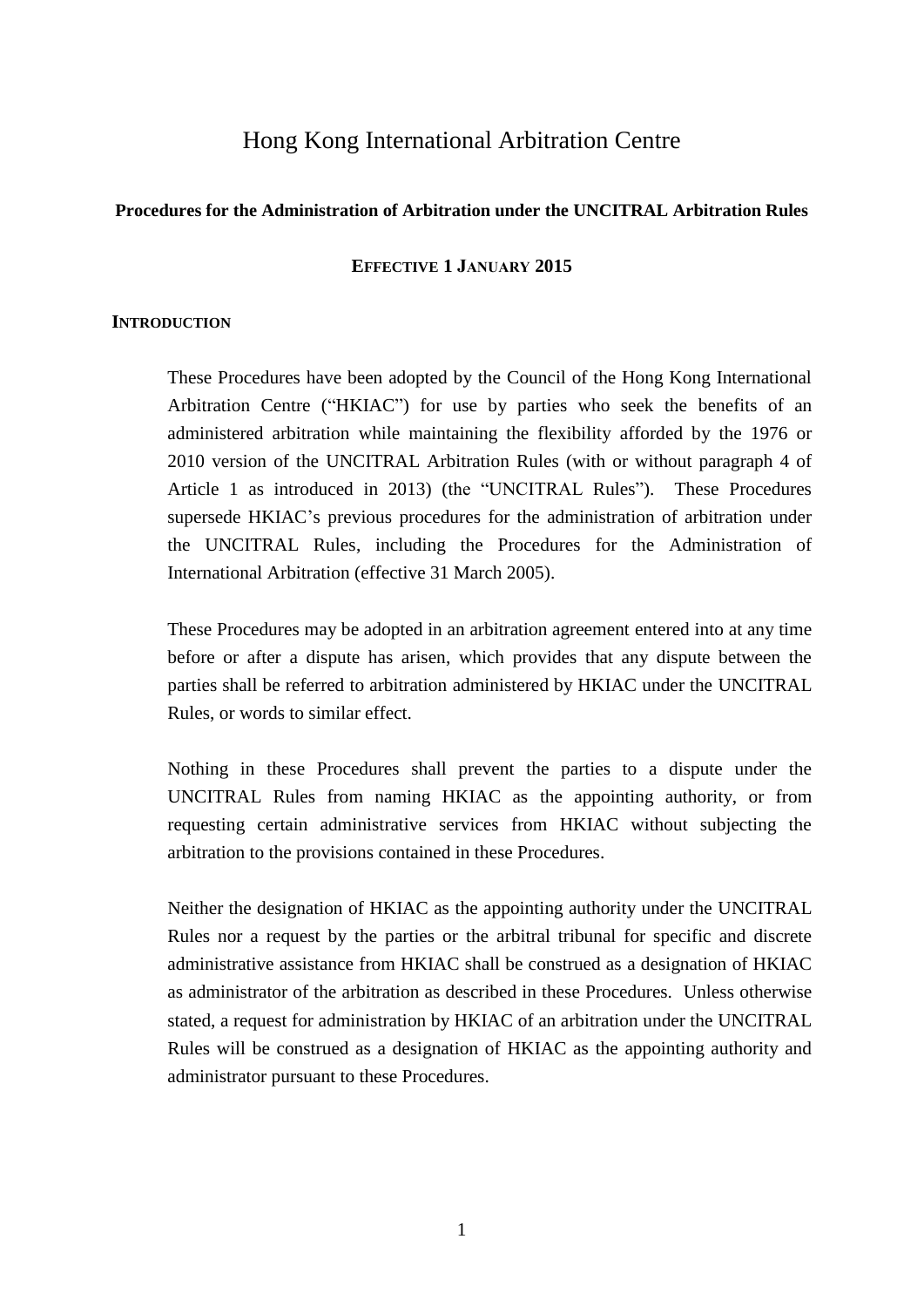These Procedures may be adopted for any investor-State arbitration administered by HKIAC under the UNCITRAL Rules pursuant to a treaty providing for the protection of investments or investors.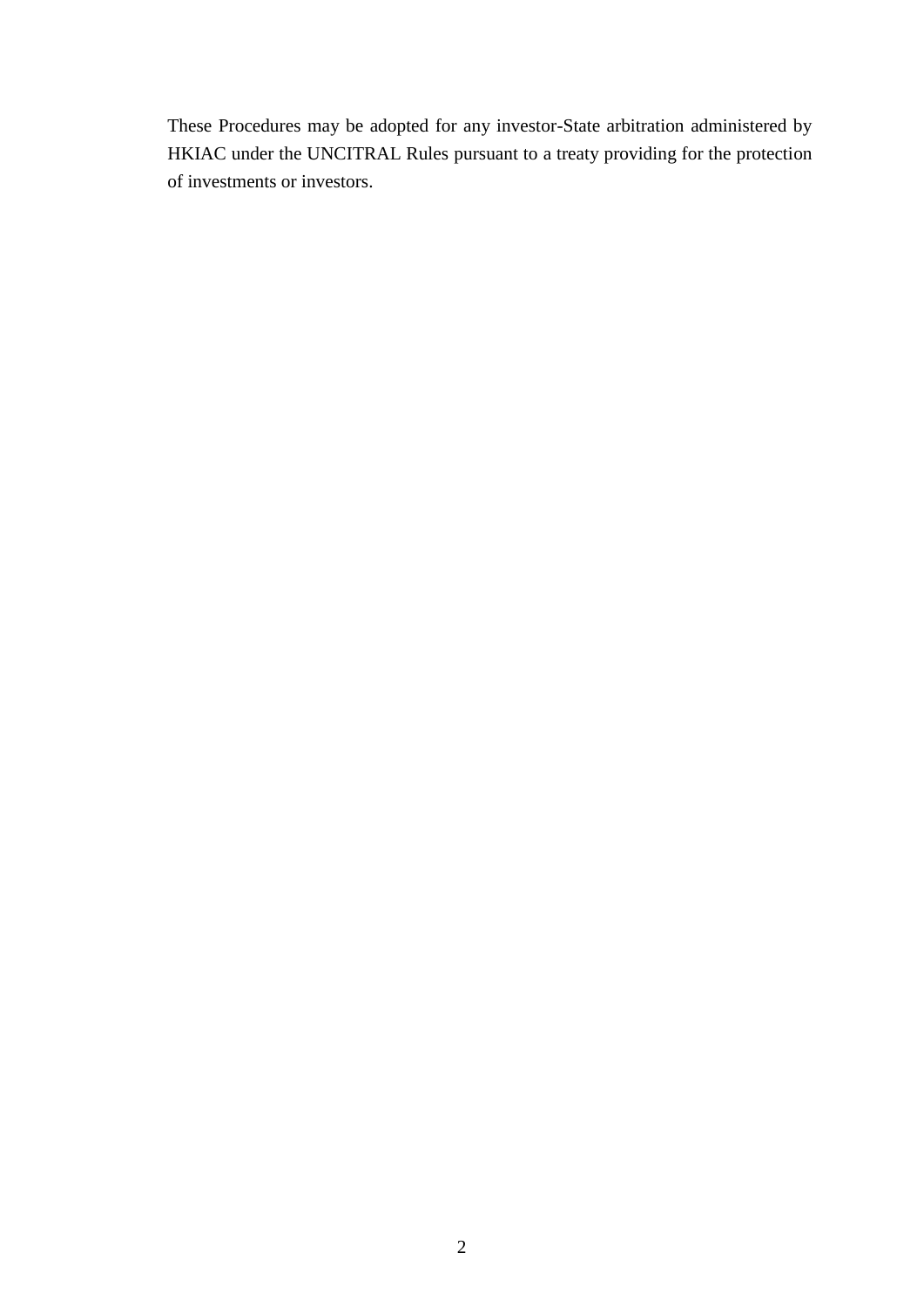#### **MODEL ARBITRATION CLAUSES**

1. The following model clause may be adopted by the parties to a contract who wish to have any future disputes referred to arbitration under the UNCITRAL Rules with HKIAC as the administrator of the arbitration in accordance with these Procedures:

"Any dispute, controversy, difference or claim arising out of or relating to this contract, including the existence, validity, interpretation, performance, breach or termination thereof or any dispute regarding non-contractual obligations arising out of or relating to it shall be referred to and finally resolved by arbitration administered by the Hong Kong International Arbitration Centre (HKIAC) under the UNCITRAL Arbitration Rules in force when the Notice of Arbitration is submitted, as modified by the HKIAC Procedures for the Administration of Arbitration under the UNCITRAL Arbitration Rules.

- The law of this arbitration clause shall be ... (*Hong Kong law*) The place of the arbitration shall be … (*Hong Kong*)
- \*\* The number of arbitrators shall be … (*one or three*). The arbitration proceedings shall be conducted in … (*insert language*)"

#### **Notes:**

- *\* Optional. This provision should be included particularly where the law of the substantive contract and the law of the seat are different. The law of the arbitration clause potentially governs matters including the formation, existence, scope, validity, legality, interpretation, termination, effects and enforceability of the arbitration clause and identities of the parties to the arbitration clause. It does not replace the law governing the substantive contract.*
- *\*\* Optional*
- 2. Parties to an existing dispute in which neither an arbitration clause nor a previous agreement with respect to arbitration exists, who wish to refer such dispute to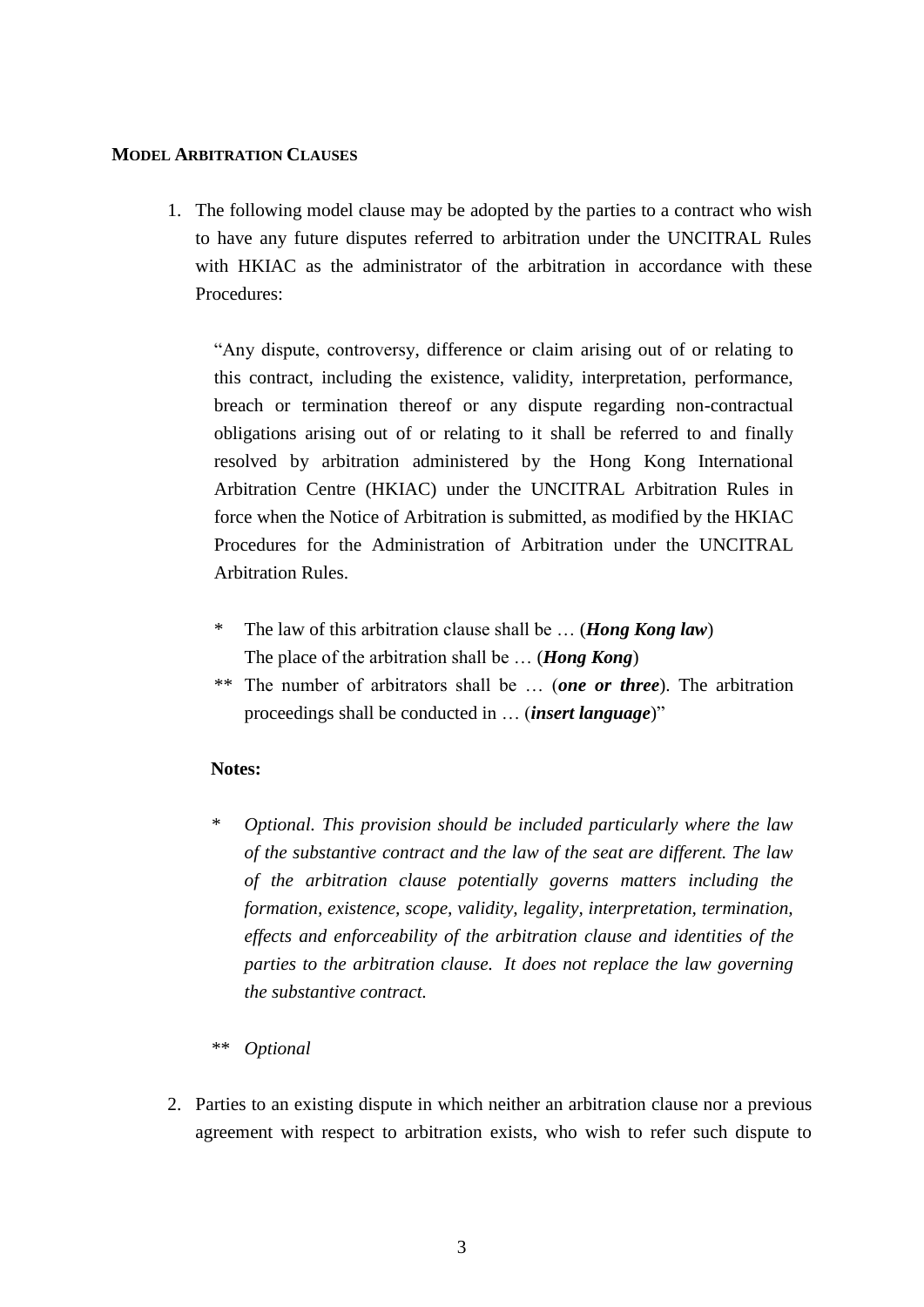arbitration administered by the Hong Kong International Arbitration Centre under the UNCITRAL Rules, may agree to do so in the following terms:

"We, the undersigned, agree to refer to arbitration administered by the Hong Kong International Arbitration Centre (HKIAC) under the UNCITRAL Arbitration Rules currently in force, as modified by the HKIAC Procedures for the Administration of Arbitration under the UNCITRAL Arbitration Rules, any dispute, controversy, difference or claim (including any dispute regarding non-contractual obligations) arising out of or relating to:

(Brief description of contract under which disputes, controversies, differences or claims have arisen or may arise.)

- The law of this arbitration agreement shall be ... (*Hong Kong law*) The place of the arbitration shall be … (*Hong Kong*)
- \*\* The number of arbitrators shall be … (*one or three*). The arbitration proceedings shall be conducted in … (*insert language*).

| Signed: | (Claimant(s)) |
|---------|---------------|
|---------|---------------|

 $Sigma$ :  $\qquad \qquad$  (Respondent(s))

Date: \_\_\_\_\_\_\_\_\_\_\_\_\_\_\_\_\_\_\_\_\_\_\_\_\_"

#### **Notes:**

*\* Optional. This provision should be included particularly where the law of the substantive contract and the law of the seat are different. The law of the arbitration agreement potentially governs matters including the formation, existence, scope, validity, legality, interpretation, termination, effects and enforceability of the arbitration agreement and identities of the parties to the arbitration agreement. It does not replace the law governing the substantive contract.*

*\*\* Optional*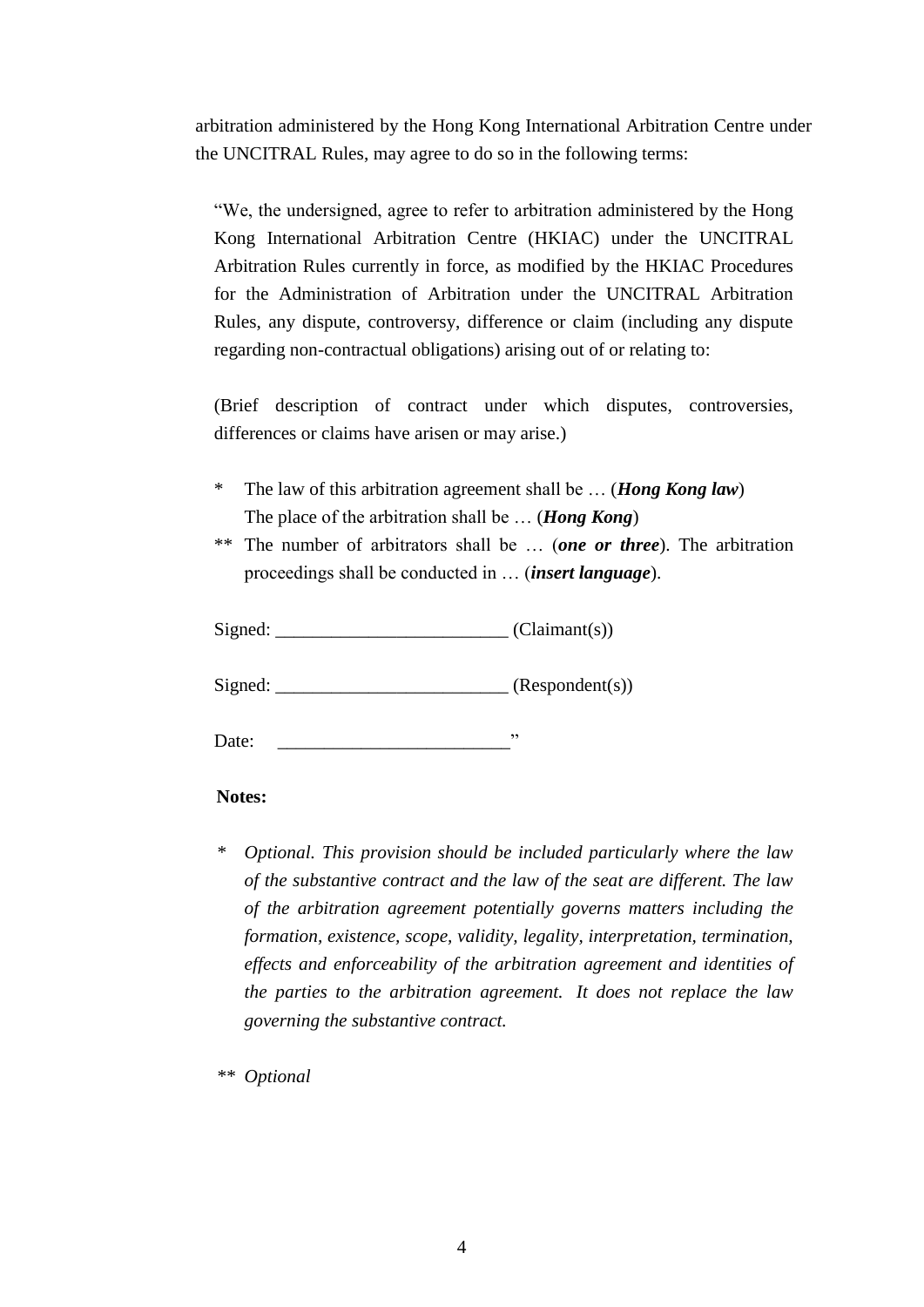## **I. INTRODUCTORY RULES**

#### **Article 1 - Scope of Application**

- 1.1 These Procedures for Administration of Arbitration under the UNCITRAL Arbitration Rules (the "Procedures") shall apply to arbitrations where an agreement to arbitrate (whether entered into before or after a dispute has arisen) or a treaty providing for the protection of investments or investors ("investment treaty") either: (a) provides for these Procedures to apply; or (b) provides for arbitration under the UNCITRAL Arbitration Rules (the "UNCITRAL Rules") administered by HKIAC or words to similar effect.
- 1.2 Subject to Article 1.3, these Procedures shall replace HKIAC's previous procedures for the administration of arbitration under the UNCITRAL Rules, including the Procedures for the Administration of International Arbitration (effective 31 March 2005).
- 1.3 These Procedures shall come into force on 1 January 2015 and, unless the parties have agreed otherwise, shall apply to all arbitrations falling within Article 1.1 in which the Notice of Arbitration is submitted on or after that date.
- 1.4 Nothing in these Procedures shall prevent the parties to a dispute, an arbitration agreement or an investment treaty from naming HKIAC as appointing authority, or from requesting certain administrative services from HKIAC, without subjecting the arbitration to the provisions contained in these Procedures.
- 1.5 Where these Procedures are in conflict with a provision of the law or investment treaty applicable to the arbitration from which the parties cannot derogate, that provision shall prevail.

# **Article 2 - Arbitration Rules**

The applicable version of the UNCITRAL Rules, with such modifications as noted herein, shall be the rules for any arbitration conducted under these Procedures.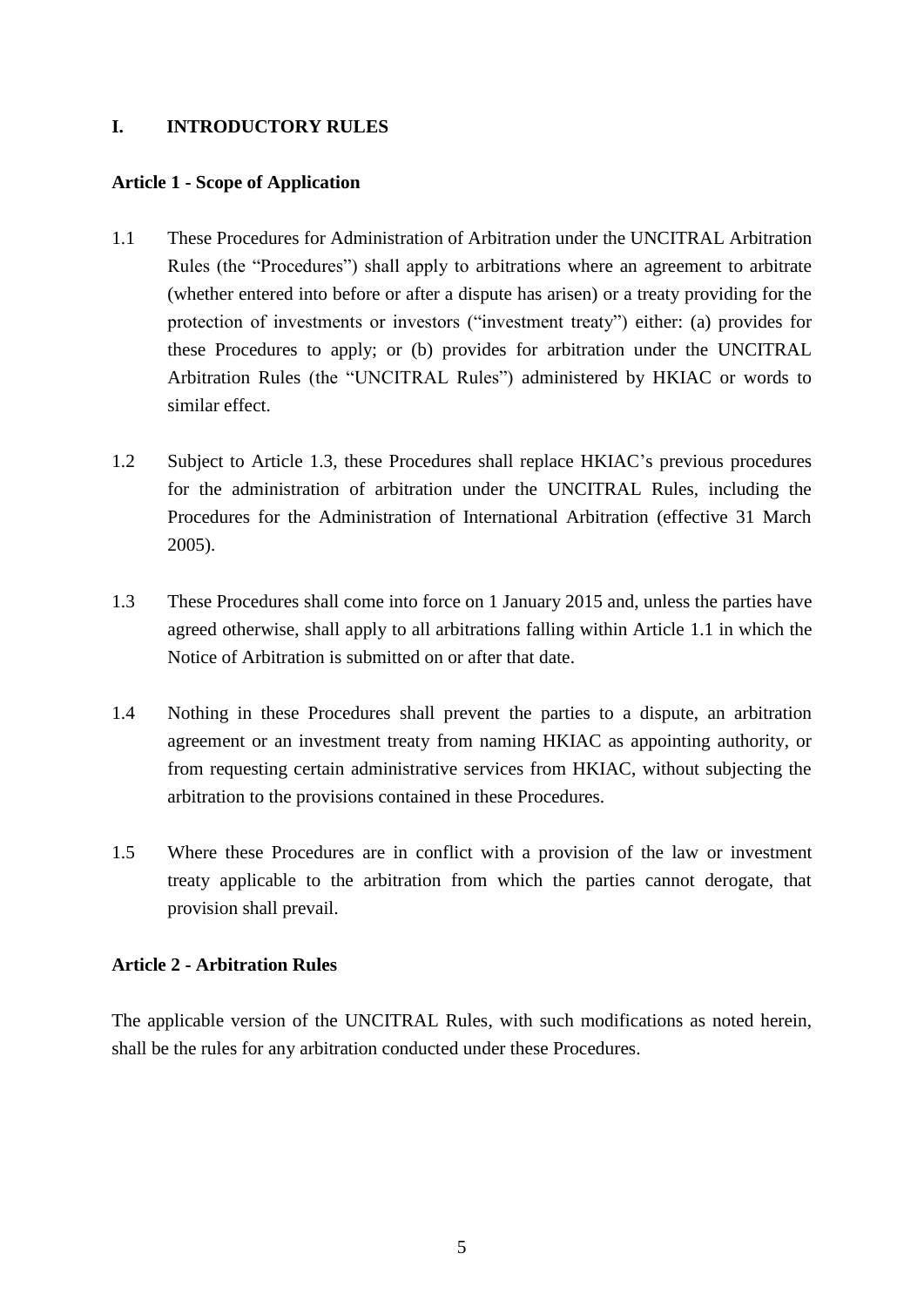## **Article 3 - Appointing Authority**

Unless otherwise agreed by the parties, HKIAC shall perform the functions of the appointing authority as set out in the UNCITRAL Rules.

#### **Article 4 – Administrator**

HKIAC will administer the arbitration as set out in these Procedures and shall be entitled to charge Administrative Fees for its services as set out in Schedule 1 attached to these Procedures.

## **Article 5 – Interpretation of the Procedures**

- 5.1 HKIAC shall have the power to interpret all provisions of these Procedures including any Schedule attached thereto.
- 5.2 If the circumstances of the case so justify, HKIAC may amend the time limits provided for in the Procedures, as well as any time limits that it has set. HKIAC shall not amend any time limits set by the arbitral tribunal unless the arbitral tribunal directs otherwise.
- 5.3 HKIAC has no obligation to give reasons for any decision it makes in respect of any arbitration commenced under these Procedures. All decisions made by HKIAC under the UNCITRAL Rules and these Procedures are final and, to the extent permitted by any applicable law, not subject to appeal.
- 5.4 References in the Procedures to "HKIAC" are to the Council of HKIAC or any committee, sub-committee or other body or person specifically designated by it to perform the functions referred to herein, or, where applicable, to the Secretary General of HKIAC for the time being and other staff members of the Secretariat of HKIAC.
- 5.5 These Procedures include any Schedule attached thereto as amended from time to time by HKIAC, in force on the date the Notice of Arbitration is submitted.
- 5.6 HKIAC may from time to time issue practice notes to supplement, regulate and implement these Procedures for the purpose of facilitating the administration of arbitrations governed by the UNCITRAL Rules.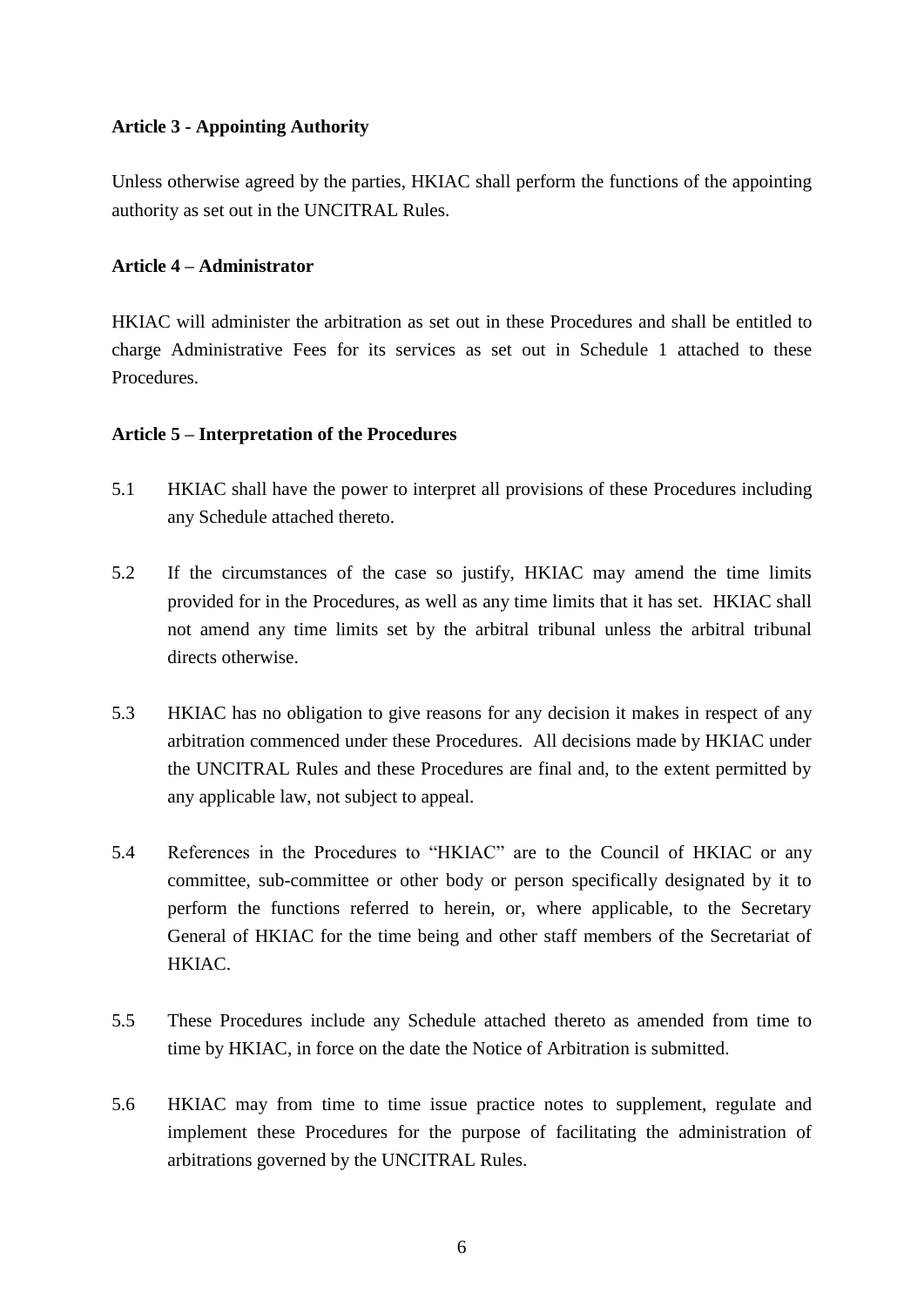5.7 English is the original language of these Procedures. In the event of any discrepancy or inconsistency between the English version and the version in any other language, the English version shall prevail.

#### **Article 6 – Notice of Arbitration**

- 6.1 The party or parties initiating recourse to arbitration (the "Claimant") shall submit a Notice of Arbitration to HKIAC at its address, facsimile number or email address.
- 6.2 An arbitration shall be deemed to commence on the date on which the Notice of Arbitration is received by HKIAC.
- 6.3 In addition to the information that is required to be included in the Notice of Arbitration under the UNCITRAL Rules, the Notice of Arbitration shall include confirmation that copies of the Notice of Arbitration and any exhibits included therewith have been or are being served on all other parties (the "Respondent") by one or more means of service to be identified in such confirmation.
- 6.4 The Notice of Arbitration shall be accompanied by payment, by cheque or transfer to the account of HKIAC, of the Registration Fee as required by Schedule 1.
- 6.5 The Notice of Arbitration shall be submitted in the language of the arbitration as agreed by the parties. If no agreement has been reached between the parties, the Notice of Arbitration shall be submitted in either English or Chinese.
- 6.6 The Claimant shall notify and lodge documentary verification with HKIAC of the date of receipt by the Respondent of the Notice of Arbitration and any exhibits included therewith.

#### **Article 7 – Response to the Notice of Arbitration**

- 7.1 Where the Respondent is required to file a Response to the Notice of Arbitration (the "Response") under the UNCITRAL Rules, it shall submit the Response to HKIAC within 30 days of the receipt of the Notice of Arbitration.
- 7.2 In addition to the information that is required to be included in the Response under the UNCITRAL Rules, the Response shall include confirmation that copies of the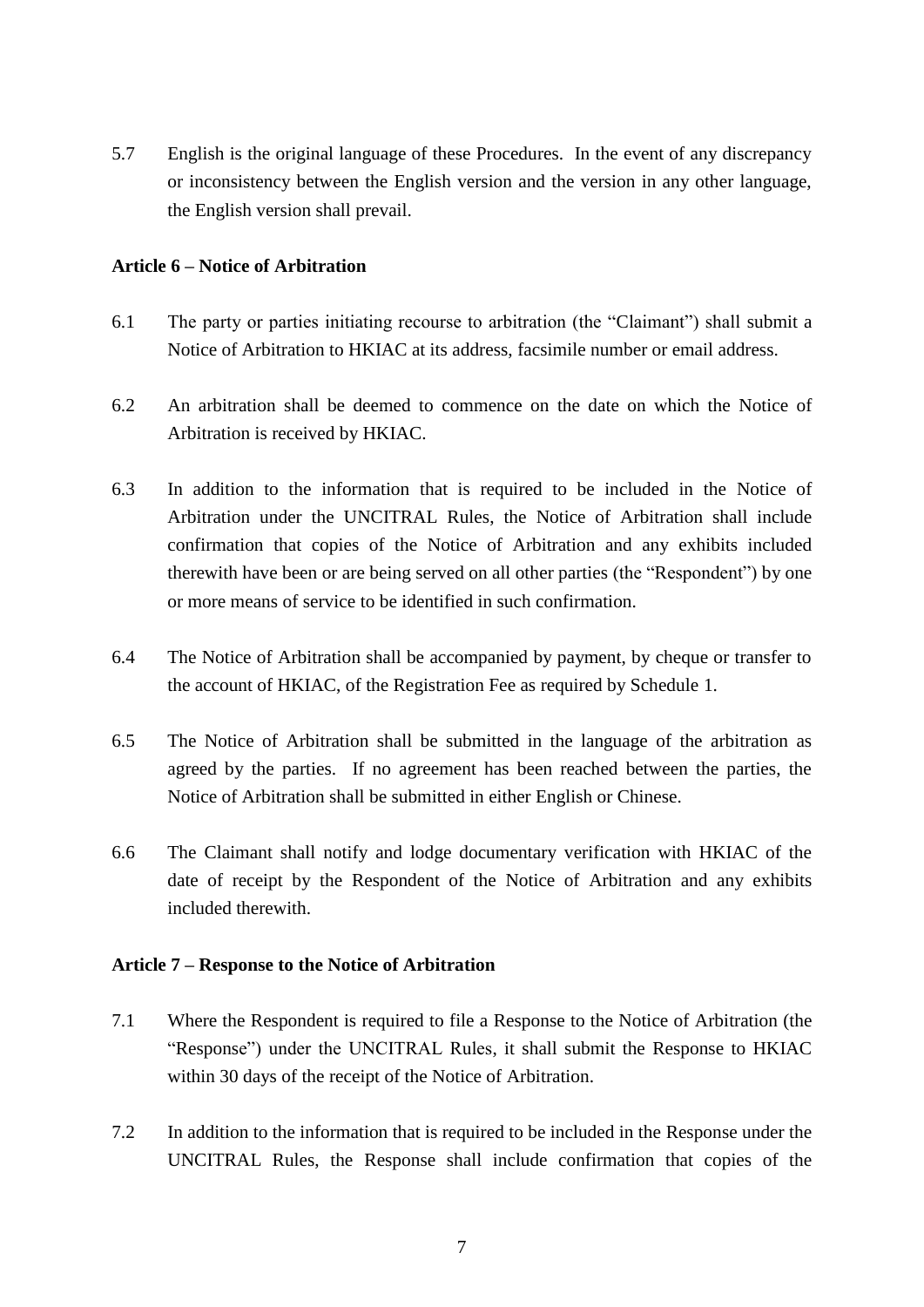Response and any exhibits included therewith have been or are being served on all other parties to the arbitration by one or more means of service to be identified in such confirmation.

- 7.3 The Response shall be submitted in the language of the arbitration as agreed by the parties. If no agreement has been reached between the parties, the Response shall be submitted in either English or Chinese.
- 7.4 If no counterclaim or set-off defence is raised with the Response, or if there is no indication of the amount of the counterclaim or set-off, HKIAC shall rely upon the information provided in the Notice of Arbitration for its determination of its Administrative Fees referred to in Schedule 1, unless HKIAC determines otherwise.
- 7.5 Once the Registration Fee has been paid and the arbitral tribunal has been constituted, HKIAC shall transmit the file to the arbitral tribunal.

## **Article 8 - Communications**

All communications, notices, documents, orders, decisions and awards transmitted pursuant to the UNCITRAL Rules shall at the same time be served on HKIAC or promptly thereafter.

# **II. COMPOSITION OF THE ARBITRAL TRIBUNAL**

# **Article 9 – The List-Procedure**

Where HKIAC is to appoint a sole or presiding arbitrator in accordance with the listprocedure as referred to in the UNCITRAL Rules, the list of names will be communicated by HKIAC to the parties taking into account any particular requirements of each case and any conditions agreed upon by the parties.

#### **Article 10– Challenge of Arbitrators**

Where HKIAC is to decide a challenge to an arbitrator under the UNCITRAL Rules, such challenge shall be determined by HKIAC in accordance with the procedures set out in the applicable practice note.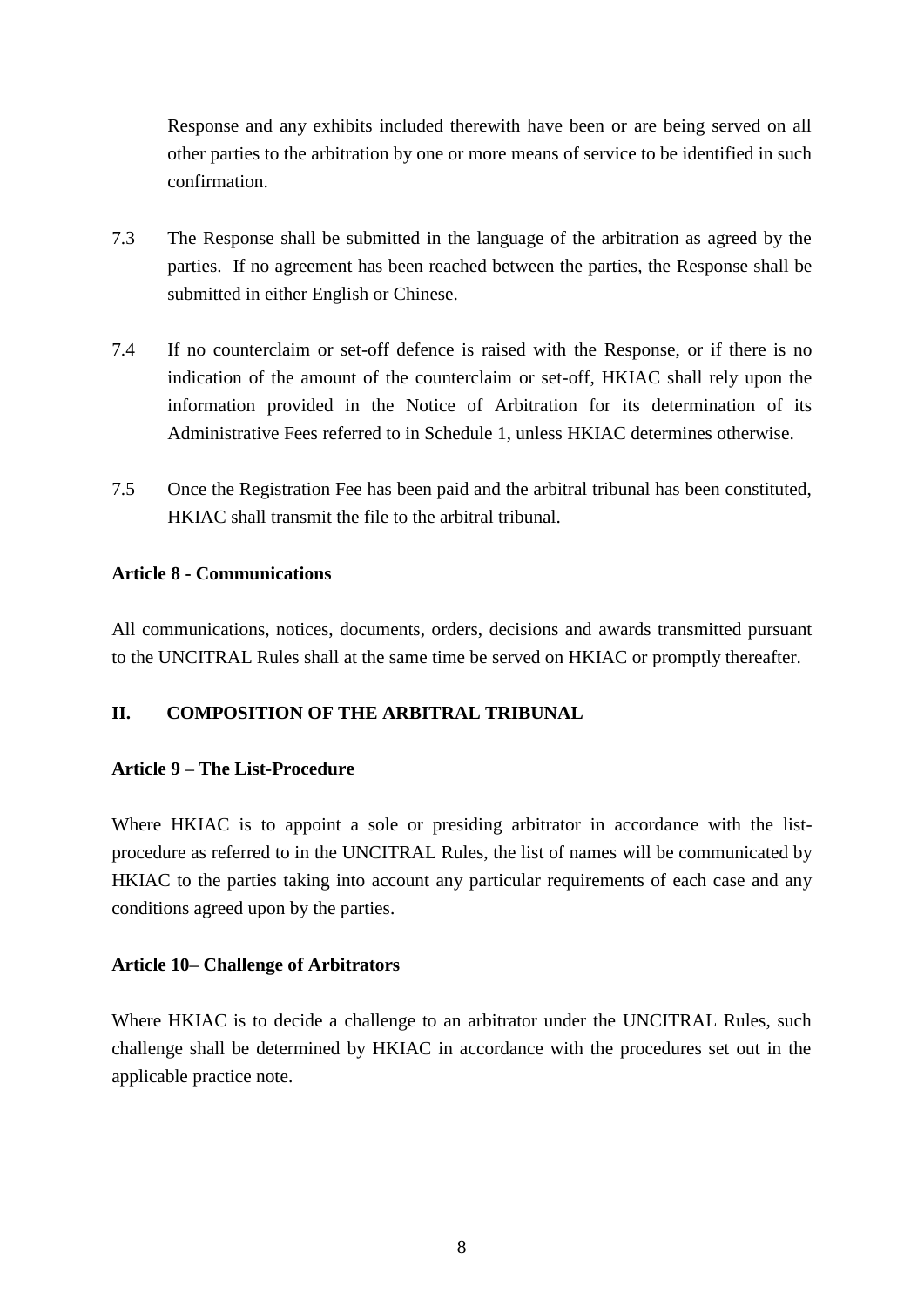#### **III. ARBITRAL PROCEEDINGS**

#### **Article 11 – HKIAC's Prima Facie Power to Proceed**

- 11.1 If a question arises as to the existence, validity or scope of the arbitration agreement(s) or to the competence of HKIAC to administer the arbitration before the constitution of the arbitral tribunal, HKIAC may decide whether and to what extent the arbitration shall proceed. The arbitration shall proceed if and to the extent that HKIAC is satisfied, prima facie, that an arbitration agreement under these Procedures may exist. Any question as to the jurisdiction of the arbitral tribunal shall be decided by the arbitral tribunal once constituted.
- 11.2 HKIAC's decision pursuant to Article 11.1 is without prejudice to the admissibility or merits of any party's pleas.

#### **Article 12 – Place of Hearing**

- 12.1 All hearings shall be held at the premises of HKIAC in Hong Kong unless the parties agree or the arbitral tribunal directs that any hearing shall be held elsewhere, whether in or outside Hong Kong.
- 12.2 The parties or the arbitral tribunal may determine the place of arbitration in accordance with the UNCITRAL Rules at a place different from the place or places of hearings. The arbitration shall be treated for all purposes as an arbitration conducted at the place of arbitration.

# **Article 13 – HKIAC's Assistance on Procedural Matters**

HKIAC will assist the arbitral tribunal and the parties in fixing the time limits for the arbitration, as well as establishing the date, time and place of meetings, hearings, or otherwise, as required.

#### **IV. COSTS AND AWARDS**

#### **Article 14 – Fees of Arbitrators**

For an arbitration conducted under these Procedures, arbitrators will be remunerated according to their hourly or daily rates for all work reasonably carried out in connection with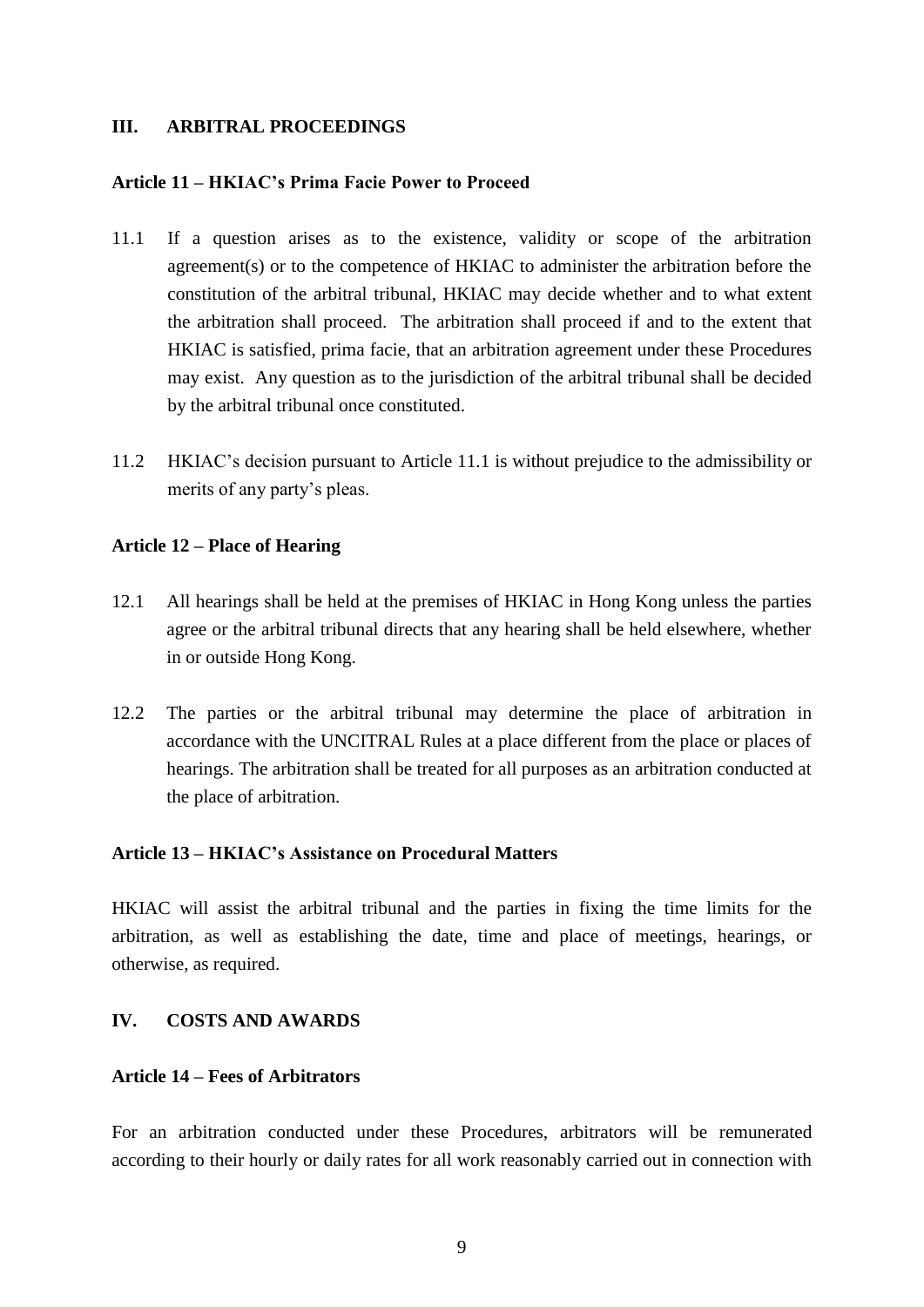the arbitration, unless the parties agree otherwise. Upon the parties' request, HKIAC will consult with the arbitral tribunal to establish the rates applicable to the arbitration.

## **Article 15 – HKIAC's Administrative Fees**

- 15.1 The costs of the arbitration shall include all fees charged by HKIAC for administration of the arbitration as set out in Schedule 1.
- 15.2 HKIAC's Administrative Fees do not cover the costs of hearing rooms, transcription, translation, interpretation and costs of any other facilities or services which are not covered in these Procedures. However HKIAC can, at the request of the parties, assist with the making of necessary arrangements for the provision of such services.

#### **Article 16 – Deposits of Costs**

- 16.1 In lieu of the provisions regarding deposits of costs of the UNCITRAL Rules, the following provisions shall apply.
- 16.2 As soon as practicable after receipt of the Notice of Arbitration, HKIAC shall, in principle, request the Claimant and the Respondent each to deposit with HKIAC an equal amount as advance for the costs of the arbitration. HKIAC shall provide a copy of such request to the arbitral tribunal.
- 16.3 During the course of the arbitration, HKIAC may request the parties to make supplementary deposits with HKIAC after consulting with the arbitral tribunal. HKIAC shall provide a copy of such request(s) to the arbitral tribunal.
- 16.4 If the required deposits are not paid in full to HKIAC within 30 days after receipt of the request, HKIAC shall so inform the parties in order that one or another of them may make the required payment. If such payment is not made, the arbitral tribunal, after consultation with HKIAC, may order the suspension or termination of the arbitration. If the required payment is made by a party on behalf of another party, the arbitral tribunal may, at the request of the paying party, make a separate award for reimbursement of the payment.
- 16.5 HKIAC may apply the deposits towards disbursements for the costs of the arbitration.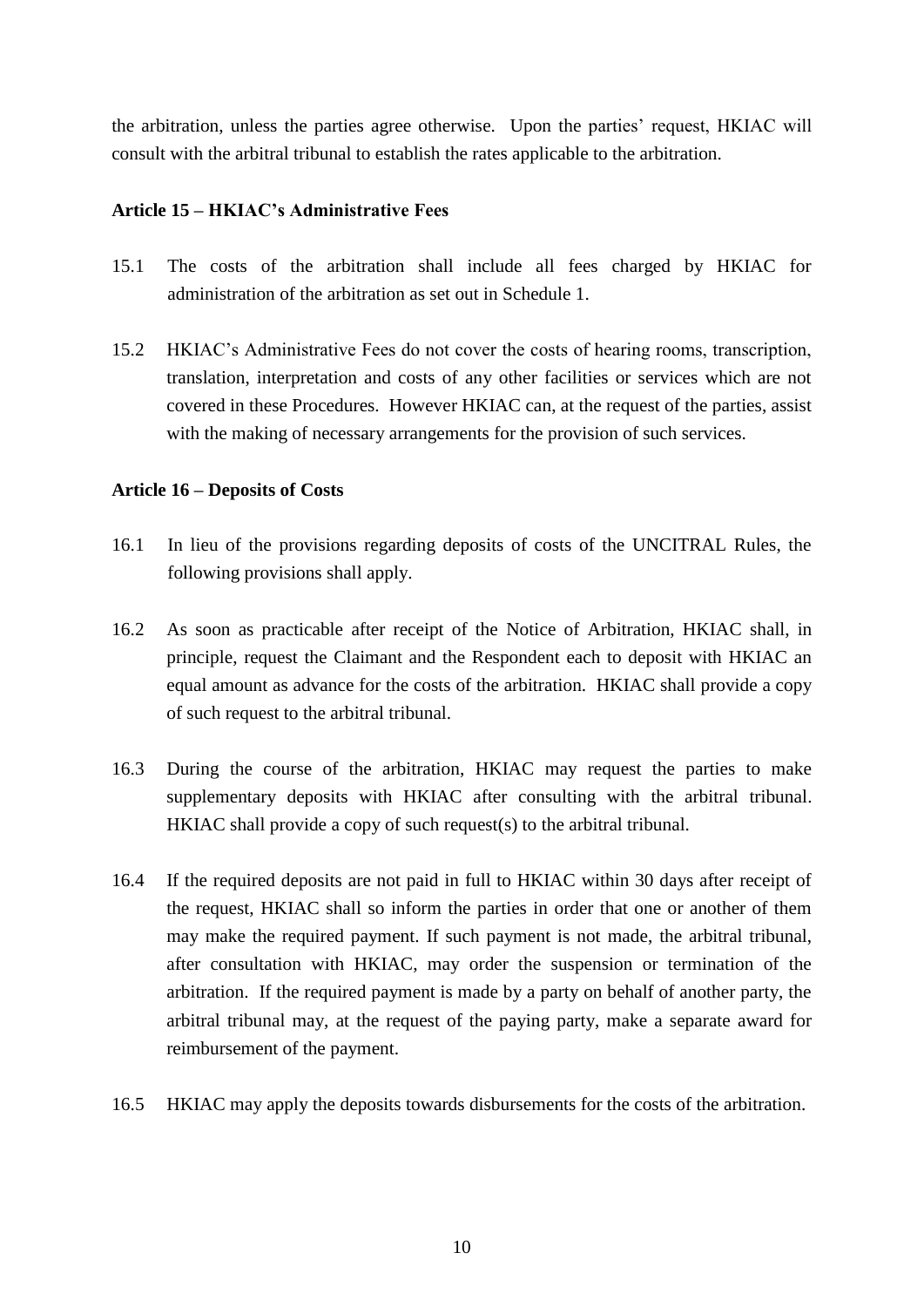- 16.6 After a termination order or final award has been made, HKIAC shall render an accounting to the parties of the deposits received and return any unexpended balance to the parties.
- 16.7 HKIAC shall place the deposits made by the parties in deposit account(s) at a reputable licensed Hong Kong deposit-taking institution. In selecting the account(s), HKIAC shall have due regard to the possible need to make the deposited funds available immediately.

# **Article 17 – Release of Award(s)**

Subject to any lien, originals of the award(s) signed by the arbitral tribunal and affixed with the seal of HKIAC shall be communicated to the parties by the arbitral tribunal. HKIAC shall be supplied with an original copy of the award(s).

#### **Article 18 – Registration of Award(s)**

Upon request by any party, HKIAC will assist in the filing or registration of the arbitral award(s) in countries where such filing or registration is required by law. The cost of any such filing or registration shall not be included in HKIAC's Administrative Fees and shall be paid by the requesting party to HKIAC.

# **V. OTHER PROVISIONS**

#### **Article 19 – Exclusion of Liability**

- 19.1 None of the Council of HKIAC nor any committee, sub-committee or other body or person specifically designated by it to perform the functions referred to in these Procedures, nor the Secretary General of HKIAC or other staff members of the Secretariat of HKIAC, the arbitral tribunal, any tribunal-appointed expert or secretary of the arbitral tribunal shall be liable for any act or omission in connection with the arbitration, save where such act was done or omitted to be done dishonestly.
- 19.2 After an arbitral award has been made and the possibilities of correction, interpretation and additional awards have lapsed or been exhausted, neither HKIAC nor the arbitral tribunal, any tribunal-appointed expert or secretary of the arbitral tribunal shall be under an obligation to make statements to any person about any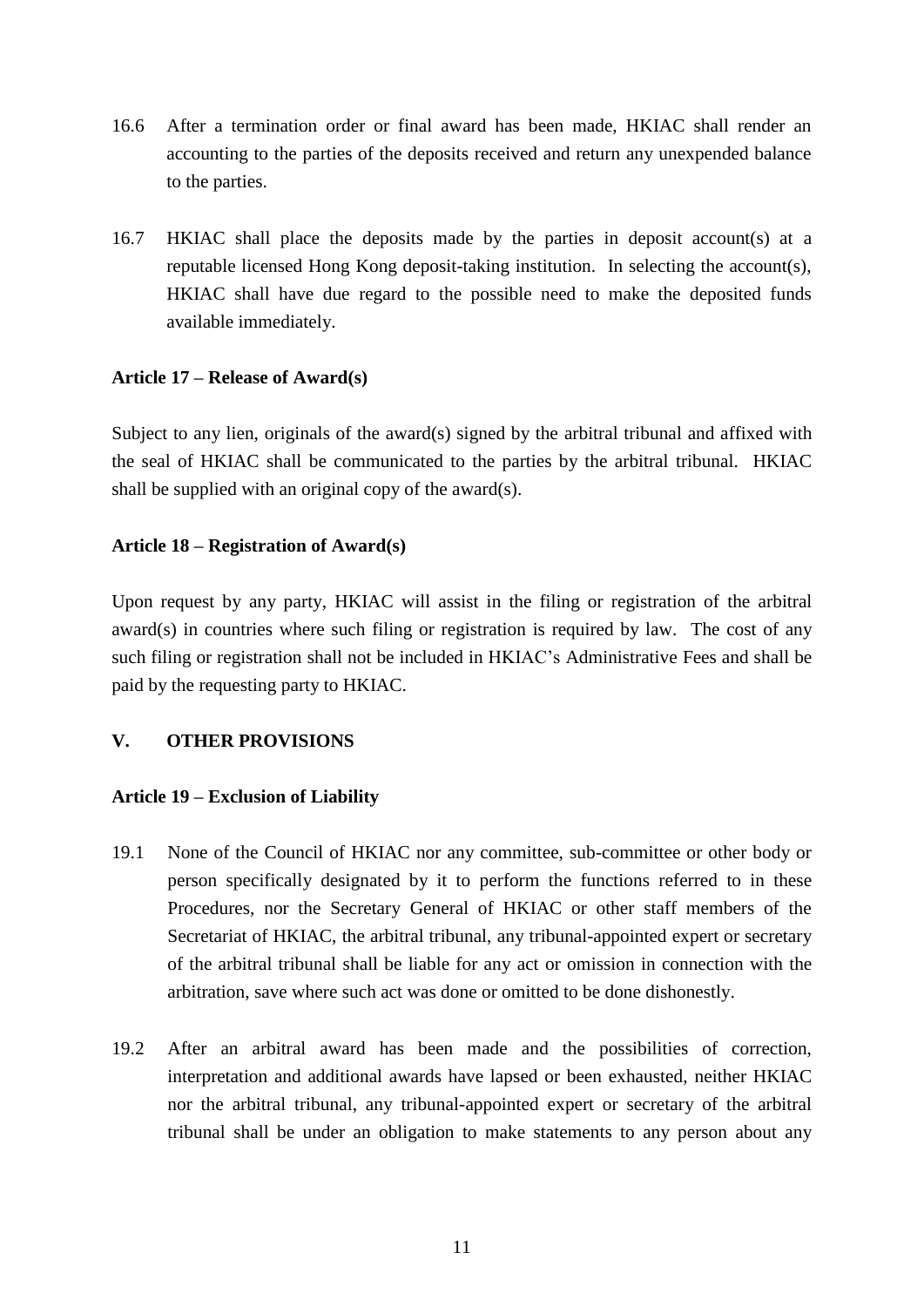matter concerning the arbitration, nor shall a party seek to make any of these persons a witness in any legal or other proceedings arising out of the arbitration.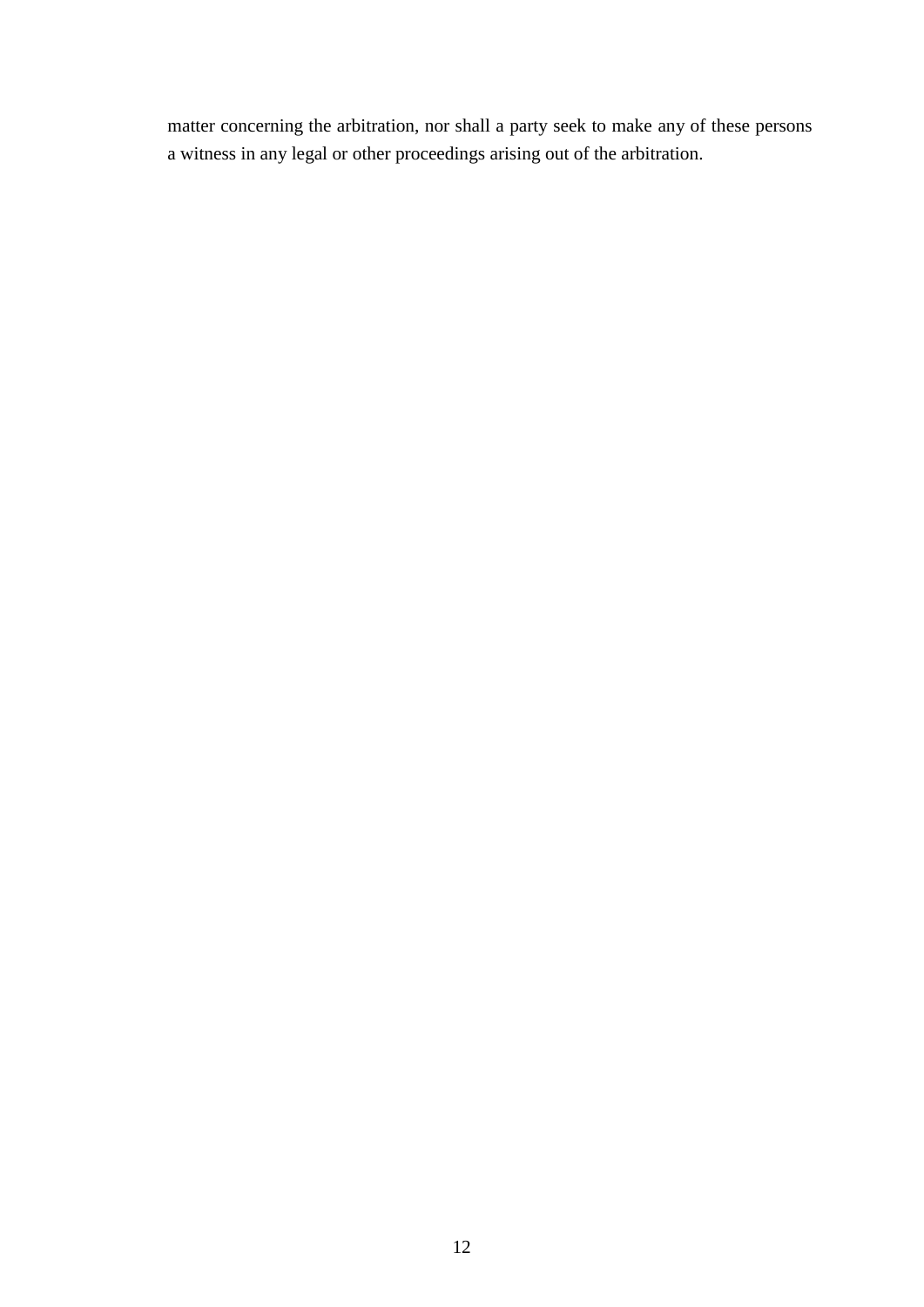# **SCHEDULE 1 FEES**

## **Effective 1 January 2015**

#### **1. Registration Fee**

- 1.1 When submitting a Notice of Arbitration, the Claimant shall pay a Registration Fee in the amount set by HKIAC, as stated in the Fee Schedule for an arbitration administered under the 2015 HKIAC Procedures for the Administration of Arbitration under the UNCITRAL Arbitration Rules ("Fee Schedule") on HKIAC's website on the date the Notice of Arbitration is submitted.
- 1.2 If the Claimant fails to pay the Registration Fee, HKIAC may not proceed with the arbitration.
- 1.3 The Registration Fee is not refundable.

#### **2. Arbitrator Fees and Expenses**

- 2.1 HKIAC will, at the parties' request, consult with the arbitral tribunal to assist the parties in setting the arbitral tribunal's fees in accordance with Article 14 of the Procedures.
- 2.2 The arbitral tribunal shall be reimbursed for its reasonable expenses. The expenses of the arbitral tribunal shall not be included in the arbitral tribunal's fees.

#### **3. Payments to Arbitral Tribunal**

- 3.1 Payments to the arbitral tribunal shall generally be made by HKIAC from funds deposited by the parties in accordance with Article 16 of the Procedures. HKIAC may direct the parties, in such proportions as it considers appropriate, to make one or more interim or final payments to the arbitral tribunal.
- 3.2 If insufficient funds are held by HKIAC at the time a payment is required, the invoice for the payment may be submitted to the parties for settlement by them direct.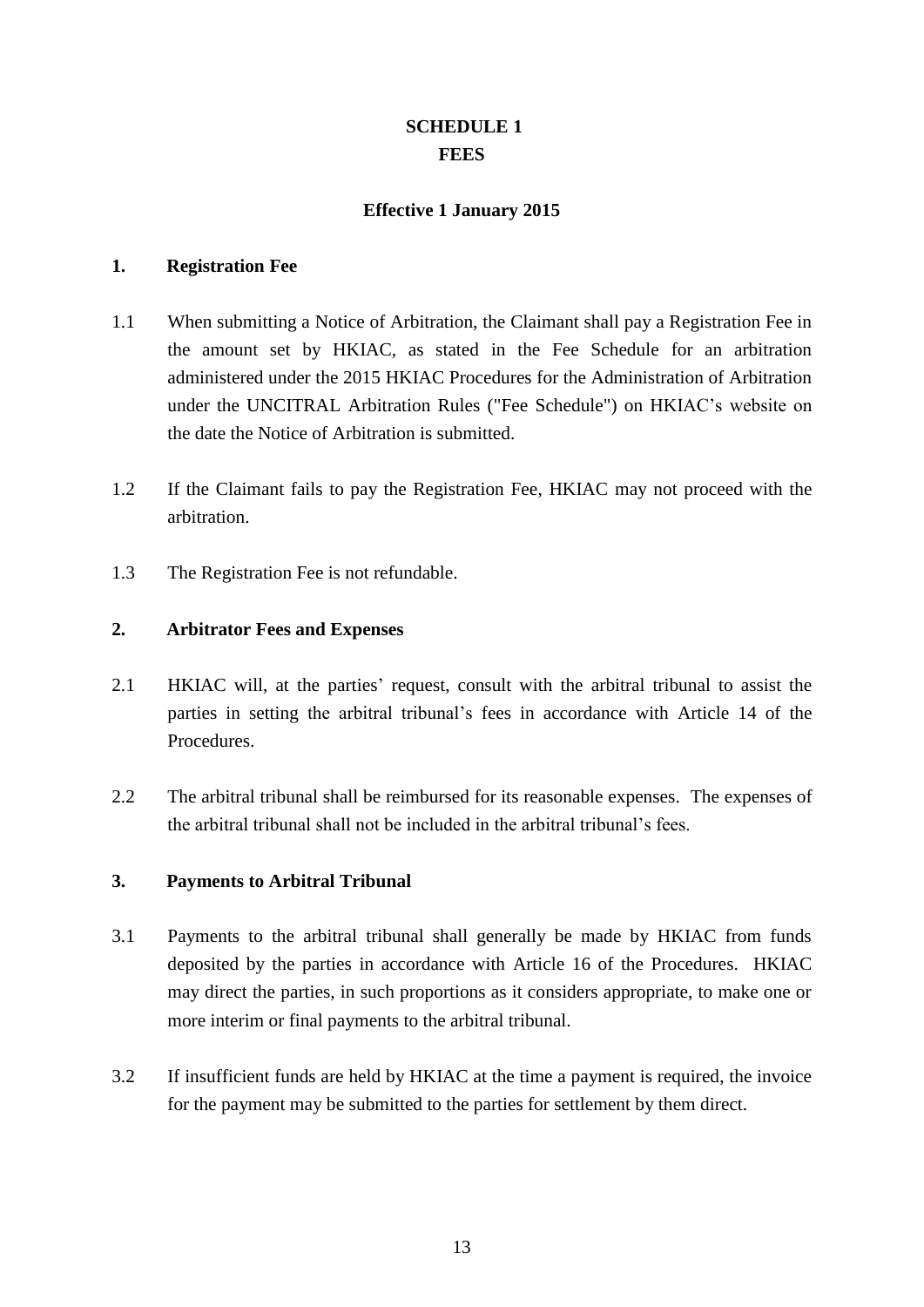- 3.3 Payments to the arbitral tribunal shall be made in Hong Kong Dollars unless the arbitral tribunal directs otherwise.
- 3.4 The parties are jointly and severally liable for the fees and expenses of an arbitrator, irrespective of which party appointed the arbitrator.

## **4. HKIAC's Administrative Fees**

- 4.1 HKIAC's Administrative Fees shall be determined in accordance with the Fee Schedule on HKIAC's website on the date the Notice of Arbitration is submitted.
- 4.2 Claims and counterclaims are aggregated for the determination of the amount in dispute. The same rule applies to any set-off defence, unless the arbitral tribunal, after consulting with the parties, concludes that such set-off defence will not require significant additional work.
- 4.3 An interest claim shall not be taken into account for the calculation of the amount in dispute. However, when the interest claim exceeds the amounts claimed in principal, the interest claim alone shall be considered in calculating the amount in dispute.
- 4.4 Where a party amends its claim or defence, or in the opinion of HKIAC there are exceptional circumstances, HKIAC's Administrative Fees may exceed the amounts calculated in accordance with paragraph 4.1 of this Schedule.
- 4.5 If the amount in dispute is not quantified, HKIAC's Administrative Fees shall be fixed by HKIAC, taking into account the circumstances of the case.
- 4.6 Amounts in currencies other than Hong Kong Dollars shall be converted into Hong Kong Dollars at the rate of exchange published by HSBC Bank on the date the Notice of Arbitration is submitted or at the time any new claim, set-off defence or amendment to a claim or defence is filed.
- 4.7 If, before the award is made, the parties agree on a settlement of the dispute, HKIAC shall fix any Administrative Fees already incurred, which shall be payable by the parties.
- 4.8 The parties are jointly and severally liable for HKIAC's Administrative Fees.